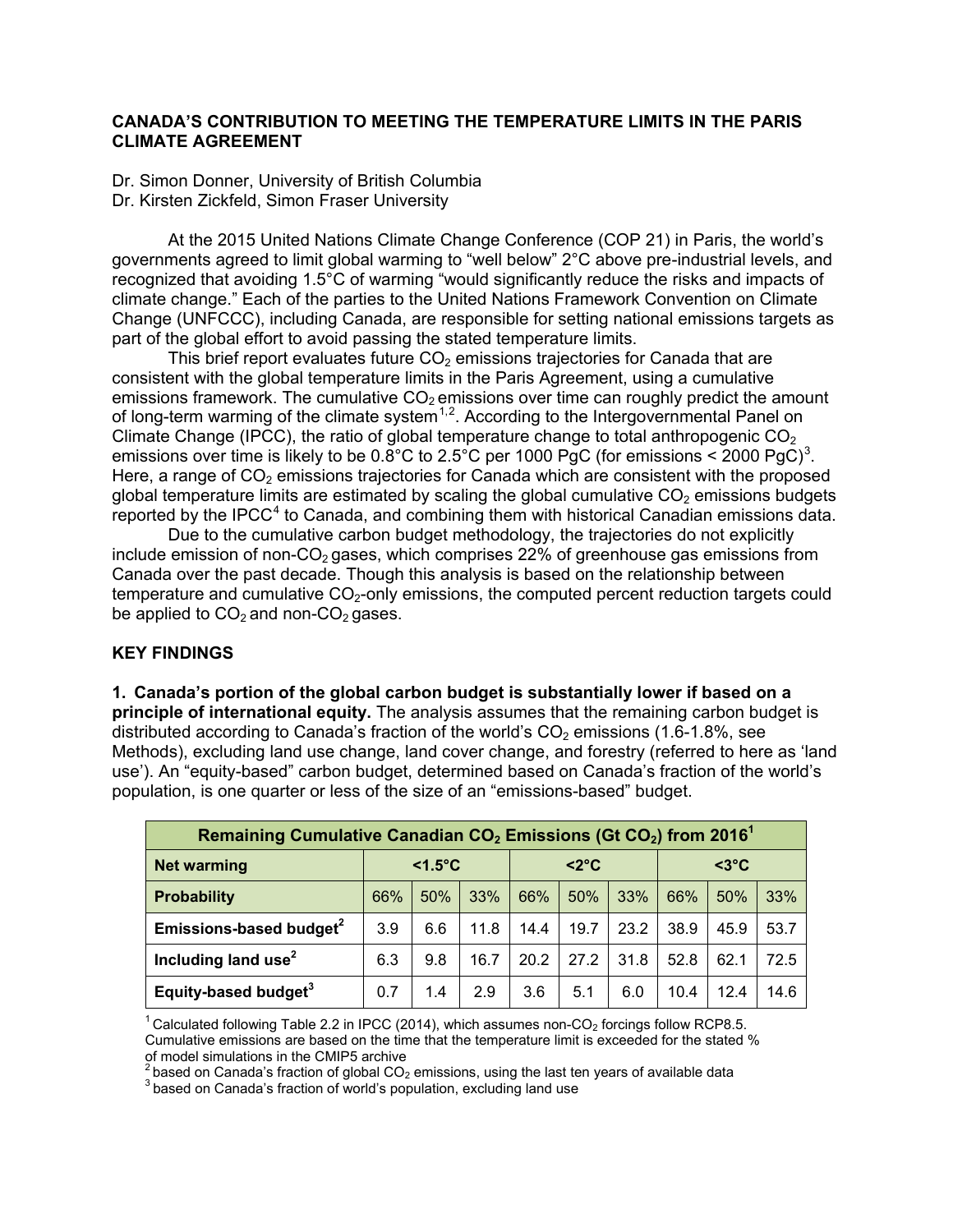**2. A carbon budget for Canada with a likely (66%) chance of avoiding 1.5°C of warming globally is extremely limited given current emissions, even with the more generous "emissions-based" budget**. It would require a 90% to 99% reduction in emissions below 2005 levels by 2030. The budget is equivalent to less than seven years of emissions at current (2013, year with most recent data) levels without efforts to expand the budget via negative emissions or international credits.



**3. The current Canadian target of a 30% reduction below 2005 levels by 2030 is consistent with maintaining a likely chance of limiting warming to less than 2°C globally, only if the generous emissions-based budget is used.** The emissions-based budget analysis indicates that emissions must be 15% to 41% below 2005 levels by 2030 to remain consistent with the 2°C warming limit. A target of 29% below 2005 levels by the year 2030 is consistent with the mean emissions pathway. Conversely, if an equity-based allocation is used, emissions would need to be reduced to effectively zero before 2030 to be consistent with the 2°C warming limit.

**4. CO2 emissions must drop to one-fifth of 2005 levels by 2050 to be consistent with maintaining a likely chance of limiting warming to less than 2°C globally in the emissions-based case.** The budget analysis indicates that emissions must be 73% to 91% (mean of 81%) below 2005 levels by 2050 to remain consistent with the 2°C warming limit. To maintain a likely chance of avoiding 1.5°C of warming globally, net  $CO<sub>2</sub>$  emissions must decline to effectively zero before 2050. To maintain the < 2°C trajectory, emissions must be decreasing at a rate of 2% to 7% per year in 2030, suggesting that measures to accelerate decarbonisation of the economy would need to be in place before 2030.

**5. The estimated remaining carbon budget for Canada could be increased through negative emissions, including land carbon uptake or direct air capture technology, through reducing non-CO2 greenhouse gas emissions, or through securing credits from other nations.** For example, to maintain a likely chance of limiting warming to less than 1.5°C globally, but with the larger domestic carbon emissions budget of  $a < 2^{\circ}$ C target, would require 9.8-10.5 Gt  $CO<sub>2</sub>$ , or 196-210 Mt  $CO<sub>2</sub>/year$  over fifty years, of negative emissions or credits

**6. The size of Canada's remaining emissions budget consistent with avoiding the different temperature limits could be sensitive to the treatment of land use**. Net CO<sub>2</sub> emissions from "land use" (land use change, land cover change, and forestry) are highly variable from year to year nationally and globally due to climate and management. If an emissions-based approach is used and land use is included in this analysis, the remaining